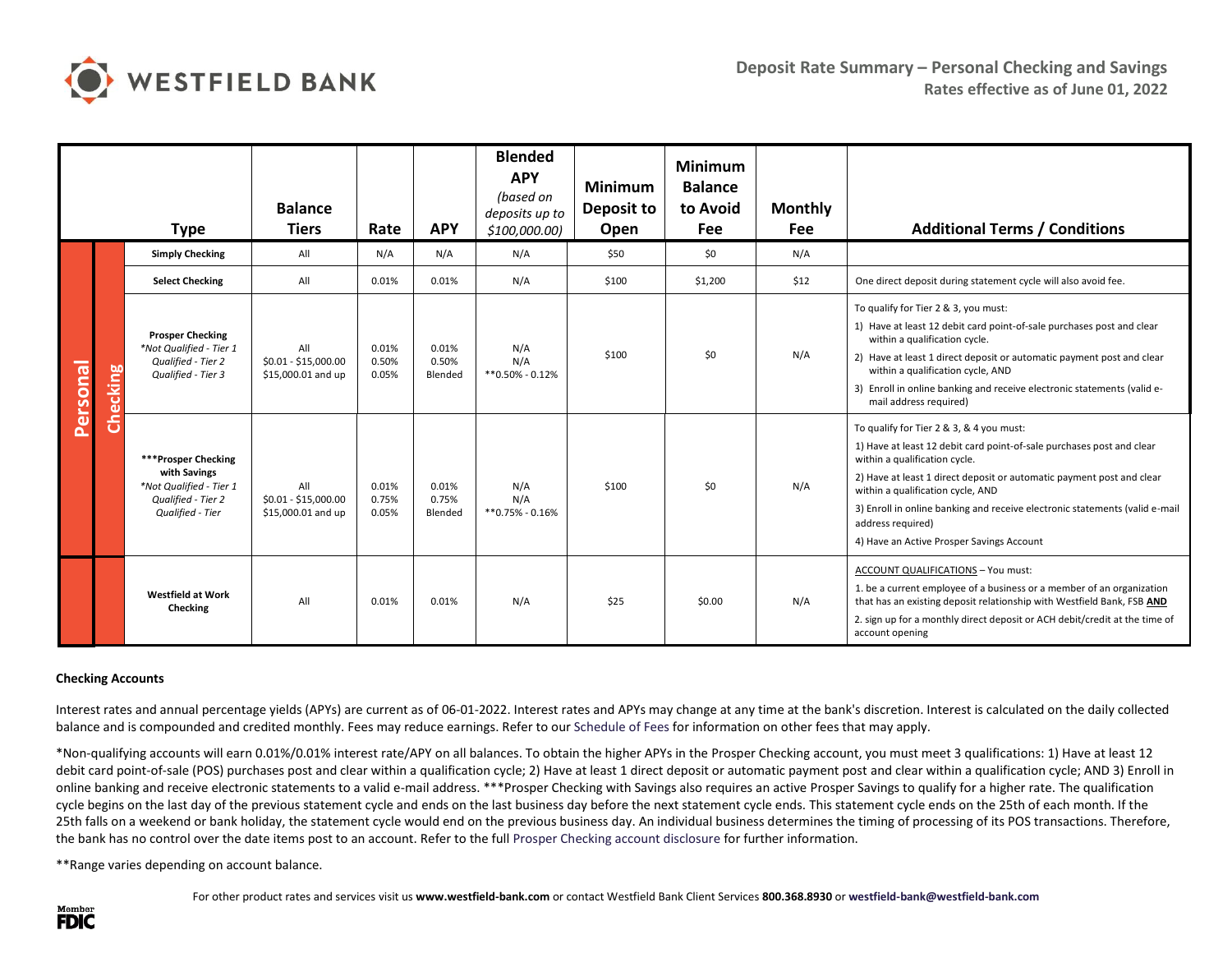

|                 |                        | <b>Type</b>                                                                                   | <b>Balance Tiers</b>                                                      | Rate                    | <b>APY</b>                | <b>PROMO</b><br><b>RATE</b><br>Combined<br><b>APY</b><br>90 Days | <b>Blended</b><br><b>APY</b><br>(based on<br>deposits up<br>to<br>\$100,000.0<br>0) | <b>Minimum</b><br>Deposit to<br>Open                                                                 | <b>Minimum</b><br><b>Balance to</b><br><b>Avoid Fee</b> | <b>Monthly</b><br>Fee | <b>Additional Terms / Conditions</b>                                                                                                                                                                                                                                                                    |                            |
|-----------------|------------------------|-----------------------------------------------------------------------------------------------|---------------------------------------------------------------------------|-------------------------|---------------------------|------------------------------------------------------------------|-------------------------------------------------------------------------------------|------------------------------------------------------------------------------------------------------|---------------------------------------------------------|-----------------------|---------------------------------------------------------------------------------------------------------------------------------------------------------------------------------------------------------------------------------------------------------------------------------------------------------|----------------------------|
|                 |                        | <b>Simply Savings</b>                                                                         | All                                                                       | 0.01%                   | 0.01%                     | N/A                                                              | N/A                                                                                 | \$10                                                                                                 | \$100                                                   | \$5                   | Fee waived for tax owners under 18                                                                                                                                                                                                                                                                      |                            |
| <b>Personal</b> | <b>Market</b><br>Money | <b>Prosper Savings</b><br>*Not Qualified - Tier 1<br>Qualified - Tier 2<br>Qualified - Tier 3 | All<br>\$0.01 - \$35,000.00<br>\$35,000.01 and up                         | 0.01%<br>0.10%<br>0.05% | 0.01%<br>0.10%<br>Blended | N/A                                                              | N/A<br>N/A<br>$0.10\% - 0.07\%$                                                     | \$100                                                                                                | \$0                                                     | N/A                   | Requires a Prosper with Savings Checking<br>account. Must meet all qualifications of linked<br>Prosper Checking account to obtain Tier 2 & 3 in<br>this account.                                                                                                                                        |                            |
|                 |                        | <b>Simply Money Market</b><br>Tier 1<br>Tier 2<br>Tier 3                                      | \$0.01 - \$9,999.99<br>\$10,000.00 - \$49,999.99<br>\$50,000.00 and up    | 0.01%<br>0.01%<br>0.05% | 0.01%<br>0.01%<br>0.05%   | N/A                                                              | N/A<br>N/A<br>N/A                                                                   | \$500                                                                                                | \$5,000                                                 | \$10                  |                                                                                                                                                                                                                                                                                                         |                            |
|                 | Savings                | <b>Select Money Market -</b><br>Consumer<br>Tier 1<br>Tier 2<br>Tier 3                        | \$0.01 - \$49,999.99<br>\$50,000.00 - \$499,999.99<br>\$500,000.00 and up | 0.05%<br>0.15%<br>0.25% | 0.05%<br>0.15%<br>0.25%   | N/A                                                              | N/A                                                                                 | \$5,000                                                                                              | \$10,000                                                | \$10                  | Check privileges                                                                                                                                                                                                                                                                                        |                            |
| Promotional     | <b>Money Market</b>    | <b>Prosper Money Market</b><br>Tier 1<br>Tier 2<br>Tier 3                                     | \$0.00 - \$49,999.99<br>\$50,000.00 - \$499,999.99<br>\$500,000.00 and up | 0.01%<br>0.05%<br>0.10% | 0.01%<br>0.05%<br>0.10%   | 0.70% / 0.35%<br>0.70% / 0.37%<br>0.70% / 0.40%                  | N/A                                                                                 | \$10,000.00<br>Must be new<br>money<br>(money not<br>currently on<br>deposit with<br>Westfield Bank) | \$10,000.00                                             | \$10.00               | For 180 calendar days after account<br>opening (promo period), interest rates for<br>all tiers are fixed. After promo period,<br>Online<br>interest rates change to non-promo<br>variable interest rates.<br>Access<br>Debit card access, online banking, mobile<br>banking, OD protection to checking. | <b>Promotional Product</b> |

## **Savings Accounts**

Interest rates and annual percentage yields (APYs) are current as of 06-01-2022. Interest rates and APYs may change at any time at the bank's discretion. Interest is calculated on the daily collected balance and is compounded and credited monthly. Fees may reduce earnings. Refer to our [Schedule of Fees](https://www.westfield-bank.com/sites/default/files/WB%20Schedule%20of%20Fees%202017_website_final.pdf) for information on other fees that may apply.

\*Non-qualifying accounts will earn 0.01%/0.01% interest rate/APY on all balances. You must open a new or have an existing Prosper Checking account in order to have a Prosper Savings account. The primary owner of the Prosper Savings account must match the primary owner of the Prosper Checking with Savings account. The Prosper Savings account will be linked to the Prosper Checking with Savings account. Only one Prosper Savings account can be linked to each Prosper Checking with Savings account. The statement for the Prosper Savings account will be combined and delivered electronically with the statement for the linked Prosper Checking with Savings account. The Prosper Checking account must remain open throughout the period that you hold the Prosper Savings account. If the Prosper Checking with Savings account is closed, then the Prosper Savings account will be converted to a Personal Savings account. To obtain the higher APYs in the Prosper Savings account, you must meet 3 qualifications in your linked Prosper Checking with Savings account as described above and in the Prosper Checking with Savings Disclosure.